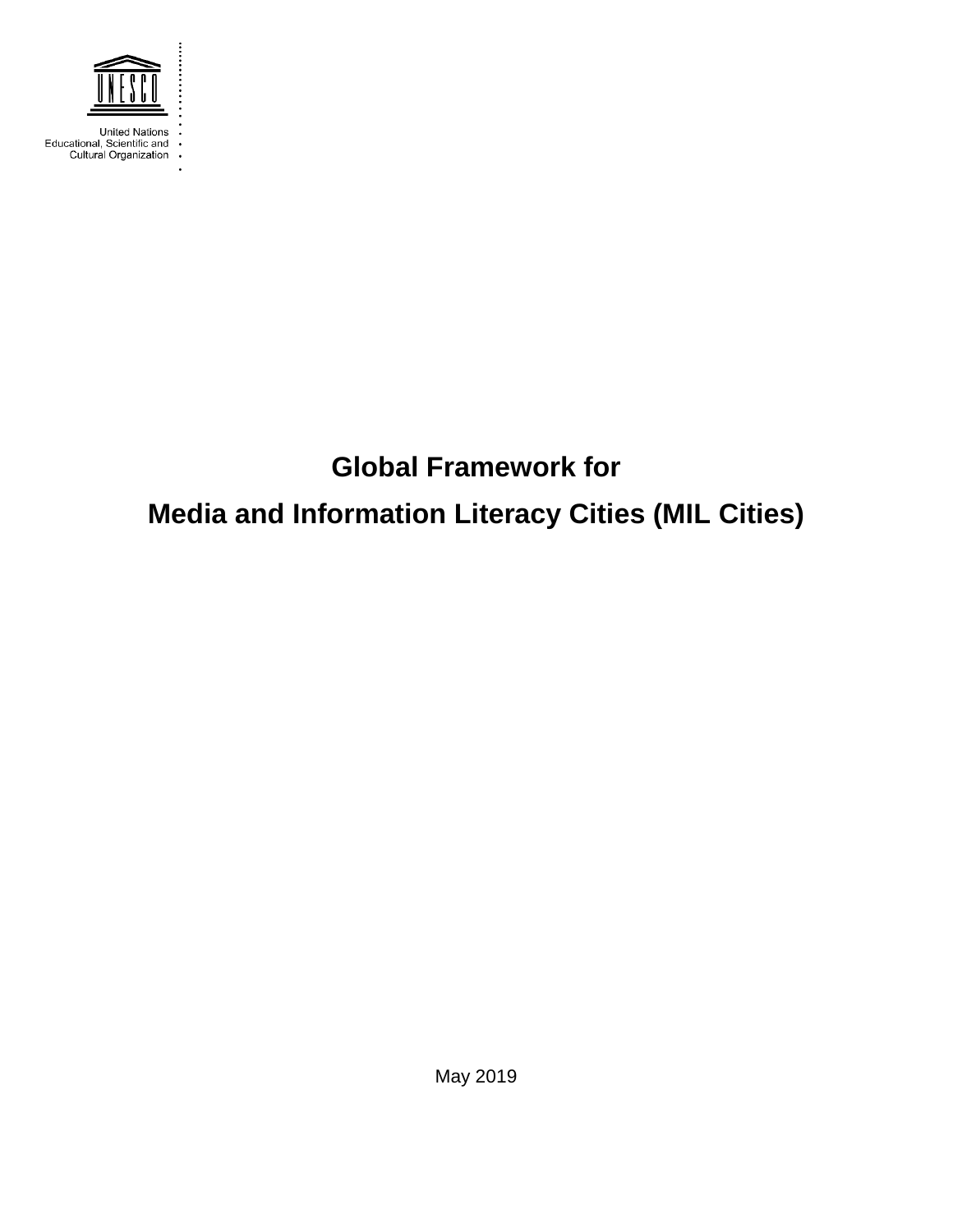#### **Proclamation**

We the 500 participants of the Feature Events of the 7<sup>th</sup> celebration of Global Media and Information Literacy (MIL) Week, under the theme "MIL Cities: Voices, Power, and Change Makers", have deliberated and adopted the *Global Framework for Media and Information Literacy Cities (MIL Cities)*.

We call on UNESCO and other international, regional and national partners to take the necessary steps to operationalize MIL Cities as set forth below.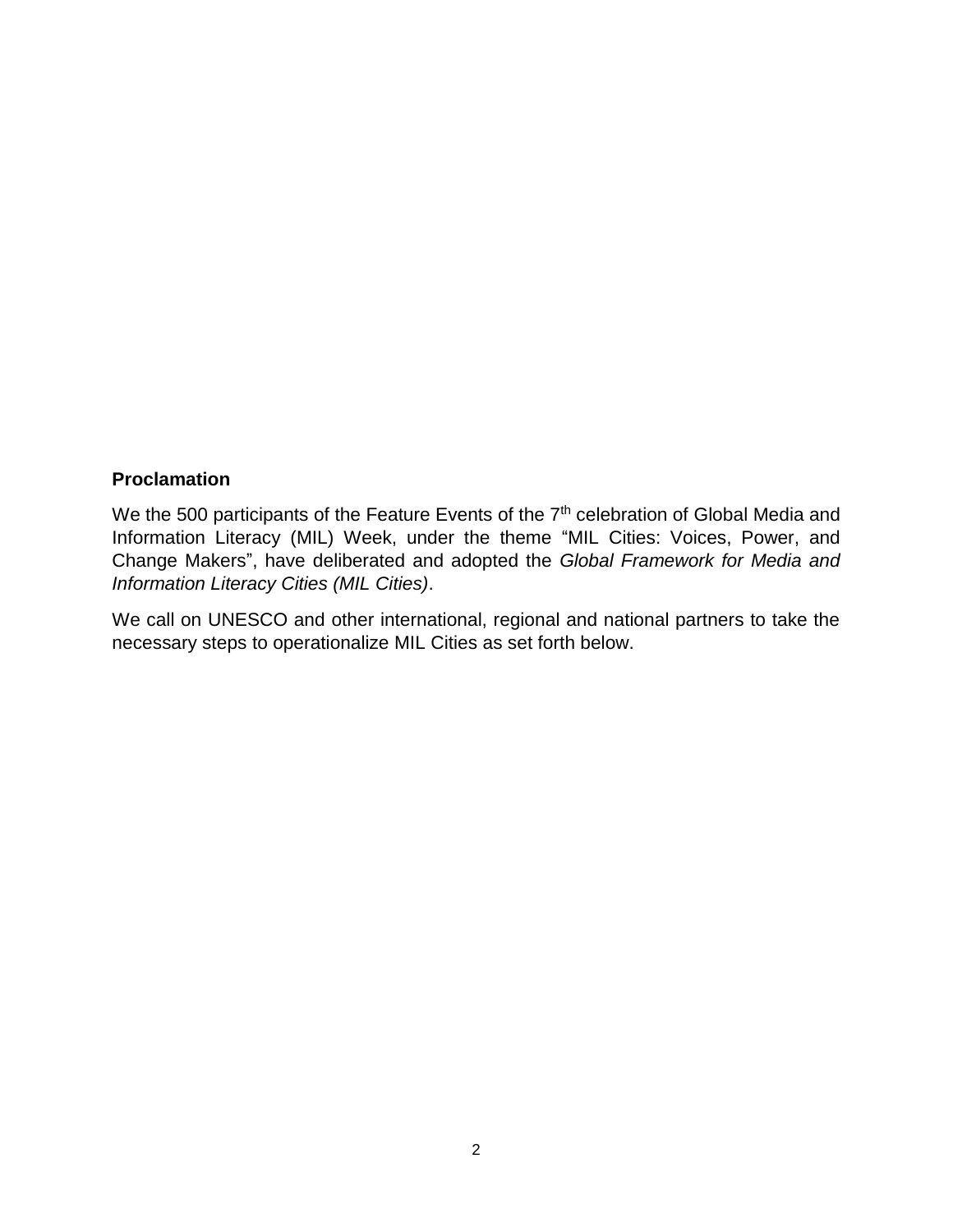## **Global Framework for**

## **Media and Information Literacy Cities (MIL Cities)**

### **Background and Rationale**

 $\overline{a}$ 

The history of promoting media and information literacy<sup>1</sup> (incorporating information literacy, media literacy, digital literacy and other literacies), to enable people's critical thinking or critical competencies, dates back many years. UNESCO has been involved in this work as early as the 1980's.

However, the integration of media and information literacy (MIL) into formal and life-long learning education systems has not progressed as rapidly as it should. UNESCO and its partners continue to call for this, as well as for including advancement of a media and information literate citizenry firmly on the global development agenda. On the positive side, it is understood today that MIL should be integrated into formal, non-formal and informal education, different types of clubs in schools, social media strategies etc. Stakeholders should explore more creative ways to build bridges between formal and non-formal educational efforts that are needed to enhance the diffusion of MIL competencies. Modalities for raising awareness and training about MIL have also evolved. They include face-to-face workshops, learning videos and other multimedia resources, radio and television programmes, basic online courses, Massive Open Online Courses (MOOCs), etc.

In this context, UNESCO and partners are developing the concept of "MIL Cities" to promote creative dissemination of MIL knowledge in all forms of city activities. By taking a place-based approach, it aims to enable creative ways to promote MIL education as a complement to formal education, stimulating the involvement of non-traditional stakeholders. These new stakeholders go beyond core MIL institutions such as schools, libraries and journalists, and include municipalities and networks of mayors, election commissions and related networks, transportation systems, film councils, media regulators, entertainment and health and other social sectors, art schools and other culture groups, city museums, creative city networks, environmental conservation and waste management actors, professional associations, research institutions, NGO's, local communities and other social centres, among others. Cities are catalysts for social and civic participation, including critical engagement. **By "cities" reference is made to local authorities and other private and public organizations/institutions instrumental to community life as listed above. Rural settlements are thus not excluded from aspiring to or becoming MIL Cities.** 

<sup>1</sup> For UNESCO, includes a set of competencies to search, critically evaluate, use and contribute information and media content wisely; knowledge of one's rights online; understanding how to combat online hate speech and cyberbullying; understanding of the ethical issues surrounding the access and use of information; and engage with media and ICTs to promote equality, free expression, intercultural/interreligious dialogue, peace, etc.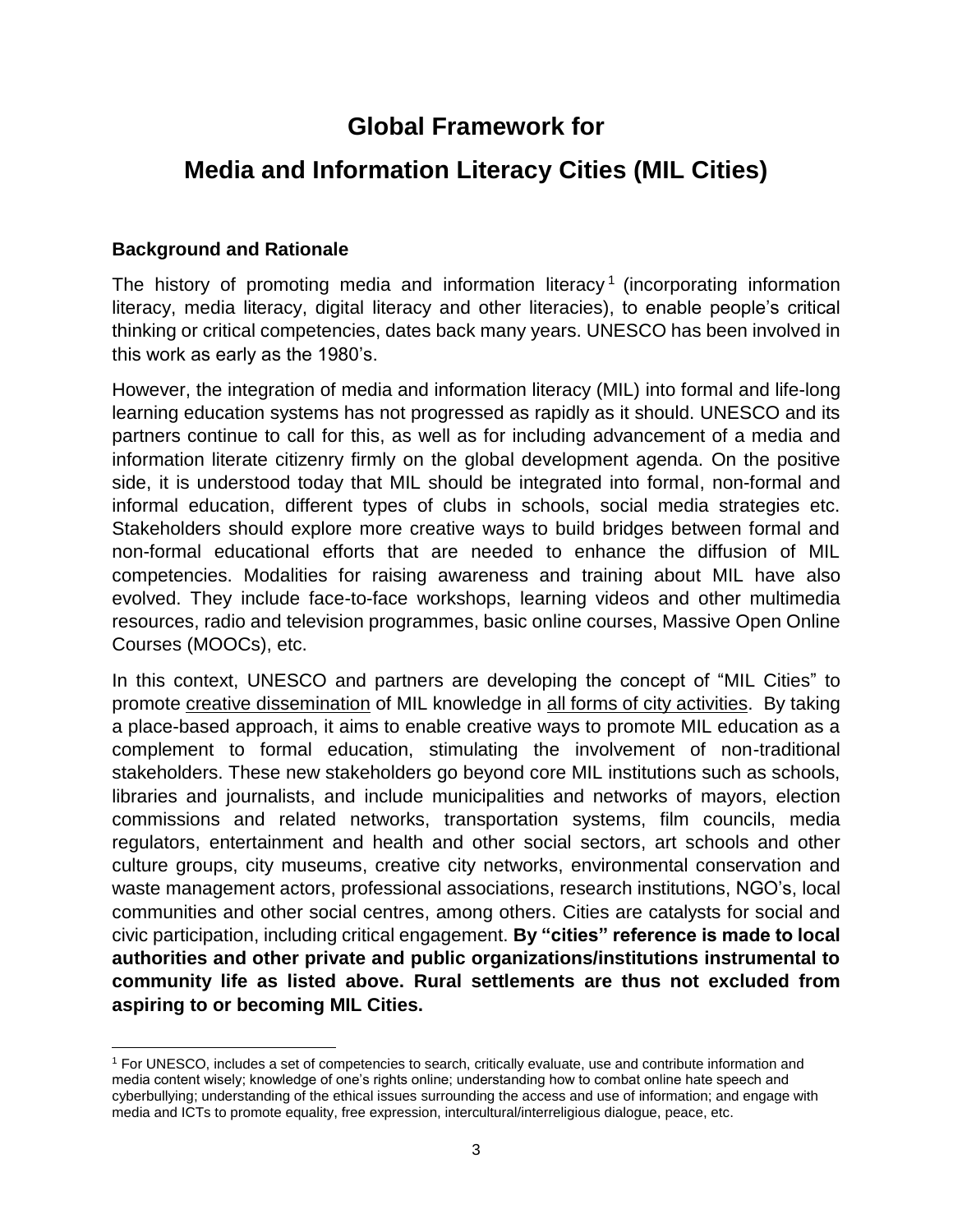Cities around the world have benefitted hugely from the digital revolution. Information and news about transportation, health care, entertainment, media and technology industries, the private sector, civil society, and government has increased efficiency and transparency, opened up new economic, social and cultural possibilities, and enhanced transparency and participation.

A growing number of stakeholders are championing "smart cities", which seek to make better use of information and communication technology to boost efficiency and quality of life in respect to security, health, recreation, community services, and interactions between citizens and government. As is often argued, smart cities need smart citizens. In this light, the MIL Cities initiative proposes the MIL programmes in and by cities, as well as the development of new infrastructures and interfaces in the streets. MIL Cities will recognize and celebrate those cities/communities where new infrastructure design also generates new MIL learning.

#### *Links to the Sustainable Development Goals*

MIL Cities concept throws light on an important feature of the evolving concept of Smart Cities. Smart and sustainable cities need smart citizens, empowered through media and information literacy. MIL Cities should put people at their heart by helping everyone, through creative means, throughout their lifetimes, to develop the competencies required to make the most of information, technology, and media. These competencies enable citizens to make better use of the practical possibilities a connected city can provide, and to engage more creatively, critically and effectively in it. Such actions advance the achievement of multiple United Nations Sustainable Development Goals including **SDG 11**, *Make cities inclusive, safe, resilient and sustainable*; **SDG 4**, *Ensure inclusive and equitable quality education and promote lifelong learning opportunities for all*; **SDG 5**, *Achieve gender equality and empower all women and girls*; and **SDG 16**, *Promote peaceful and inclusive societies for sustainable development, provide access to justice for all and build effective, accountable and inclusive institutions at all levels*.

#### *Synergies*

This Global Framework for MIL Cities takes into consideration UNESCO's multidisciplinary approach and it integrates well with existing city initiatives. It can add another dimension to the UNESCO Creative Cities Network, highlighting how media and information literate citizens can participate in creating safe and secure cities, stimulating grassroots creativity and entrepreneurship. MIL Cities can be a bridge across the seven creative fields of Creative Cities to have an interdisciplinary dialogue. MIL Cities will foster people's learning about information, media, and technology in the UNESCO Learning Cities Network. Outside of UNESCO, MIL Cities will echo the annual World Cities Day. It has the potential to strengthen local governance and community cohesion in line with the World Urban Agenda, as agreed at the Habitat III conference in Quito in 2016. There is also potential to work with the International Telecommunications Union on its work around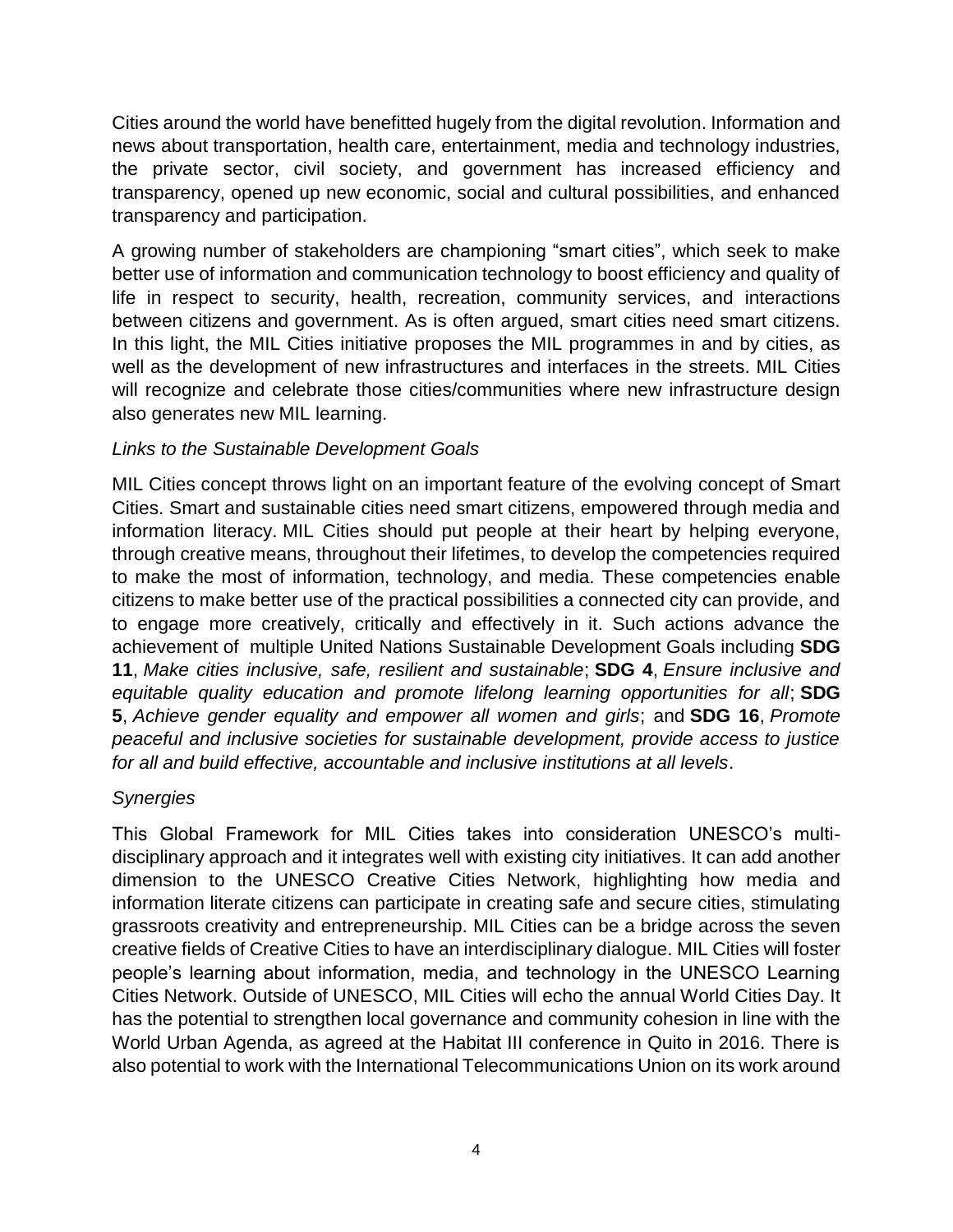technological skills, notably for the benefit of women and girls through the EQUALS Partnership.

### **Objectives/Purposes of MIL Cities**

One of the main objectives of MIL Cities is the empowerment of citizens. By citizens, is meant those people who reside in human settlements; it covers a range of nationalities, age groups (including children) and marginalised communities. A key modality of MIL Cities is to collaborate with cities around the world to reach more citizens with MIL competencies. MIL Cities sets cities on a path to innovatively promote MIL learning while connecting with other cities across the world. Participating cities should be supported with the tools, resources, guidance needed to diffuse MIL to their citizens as they use city services and participate in local development and democracy. A key aspiration is the twinning of MIL cities across regions of the world to support each other's efforts, which can also help to stimulate MIL as a tool for intercultural and interreligious dialogue, building tolerance, countering hate and disinformation, and enabling sustainable development in general. The main entry point for city actors to participate in MIL Cities is through and in cooperation with local government authorities. MIL Cities entails the vision of building bridges between local government authorities and NGOs' activities, non-formal and informal educators, and MIL-related networks.

### **Key Principles**

- 1. MIL Cities is an experimental initiative, an innovative approach to promoting MIL. It will start and evolve through progressive and incremental improvements;
- 2. It will be both indicator-based as well as aspirational. Cities that aspire to be fullyfledged MIL Cities will themselves need to satisfy some basic requirements;
- 3. All cities or local municipalities can participate;
- 4. Less affluent cities should be supported to advance their own MIL awareness and strengths;
- 5. MIL Cities recognizes the different MIL implications of cities with high technological penetration and those with low integration where some information is not conveyed by media nor exists in digital format;
- 6. MIL cities embraces the Five Laws of Media and Information Literacy as a basis for innovating MIL actions (See Annex 1).

#### **Main criteria to be designated as a MIL City or an aspiring MIL City**

Demonstrated commitment on the part of the local government authorities and their partners, within the scope of their competences/capabilities, that include actions to: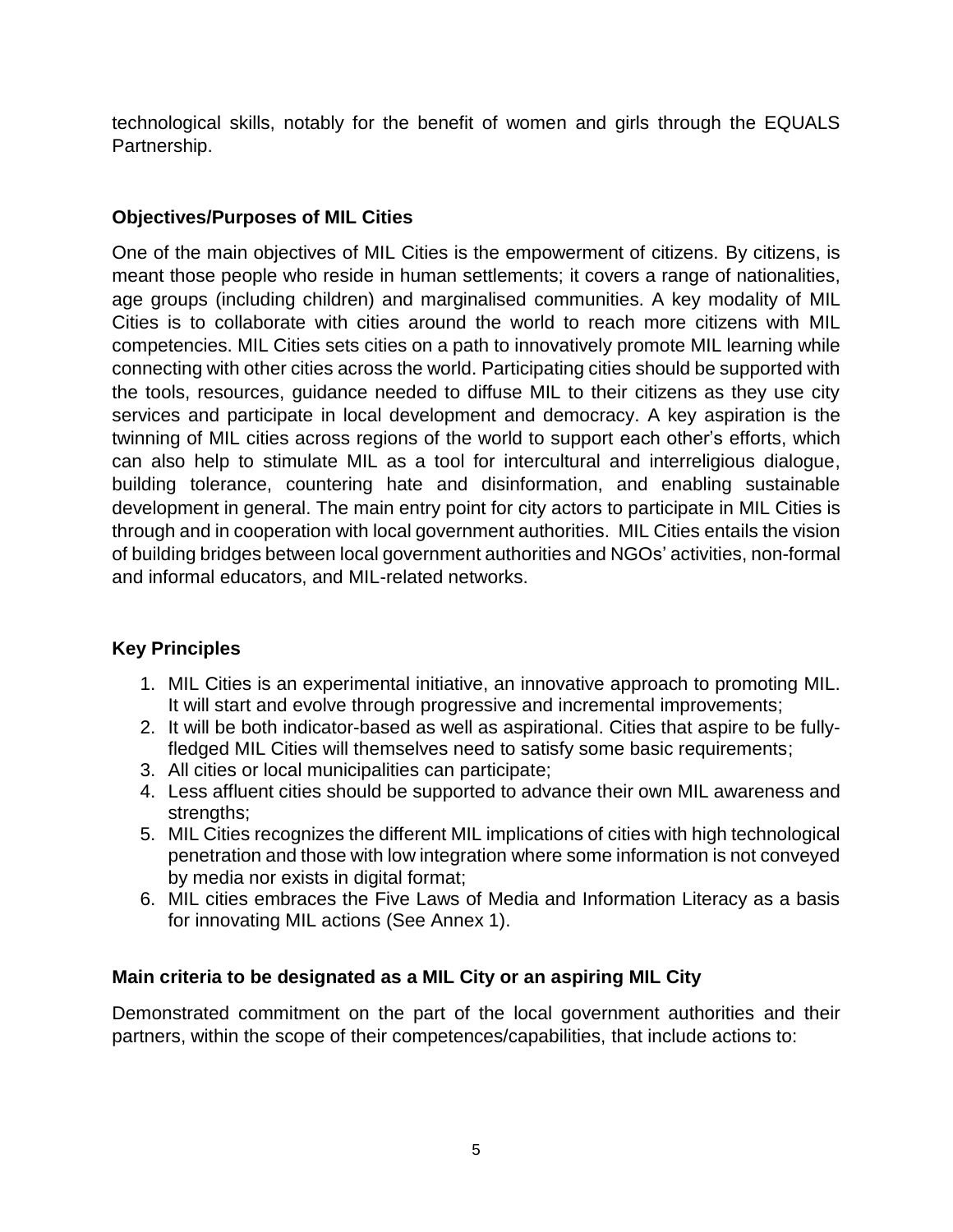- a. Raise citizens' awareness about MIL by organizing at least one public activity in a public space to promote MIL learning at least twice per year;
- b. Integrate MIL learning in the information and media policies of local government authorities. That is, where cities have in place information and/or media policies and strategies to communicate with and inform their inhabitants, these policies and strategies should also include commitment and creative actions to transmit MIL in the process;
- c. Offer youth information and media services to young people and youth organizations;
- d. Infuse MIL training for the older population in existing city programmes designed for their well-being, so that they are not left behind or marginalized;
- e. Target MIL training to groups at risk of marginalization in order to help them make the best use of media and information around them;
- f. Articulate policies to integrate MIL in formal and informal education curricula where the local authorities have influence over learning and education programmes in their cities or regions;
- g. Offer political and practical support to libraries in offering MIL training, both alone and in partnership with other actors;
- h. Collaborate with NGOs/civil society actors working on MIL, including with local or national MIL associations or networks;
- i. Incorporate MIL into local government actions relating to the sustainable development goals;
- j. Incorporate MIL in various aspects of city life including information (signs and billboards – electronic and otherwise), transportation, elections/voting, health, entertainment, local governance/e-government activities;
- k. Provide information to help empower marginalized and underrepresented groups;
- l. Give attention to the importance of MIL on the public website or other noticeboards run by the municipality.

#### **Assessment and Monitoring**

To be designated a MIL City, the participating city should state in writing to UNESCO their willingness and interest to become more MIL-ready and demonstrate the undertaking of a number of new challenges, based on the stipulated criteria above. A city wishing to be recognized as a MIL City should be able to show documented actions in at least half of the criteria stated above, with examples of those actions in each area, and showing sustained actions over 2-3 years.

An aspiring MIL City must respect the same requirements for three of the criteria listed above.

Authentic and documented local good practices in MIL and real innovation are encouraged. A MIL Cities network will consider issuing a prize for the best MIL innovation in city life.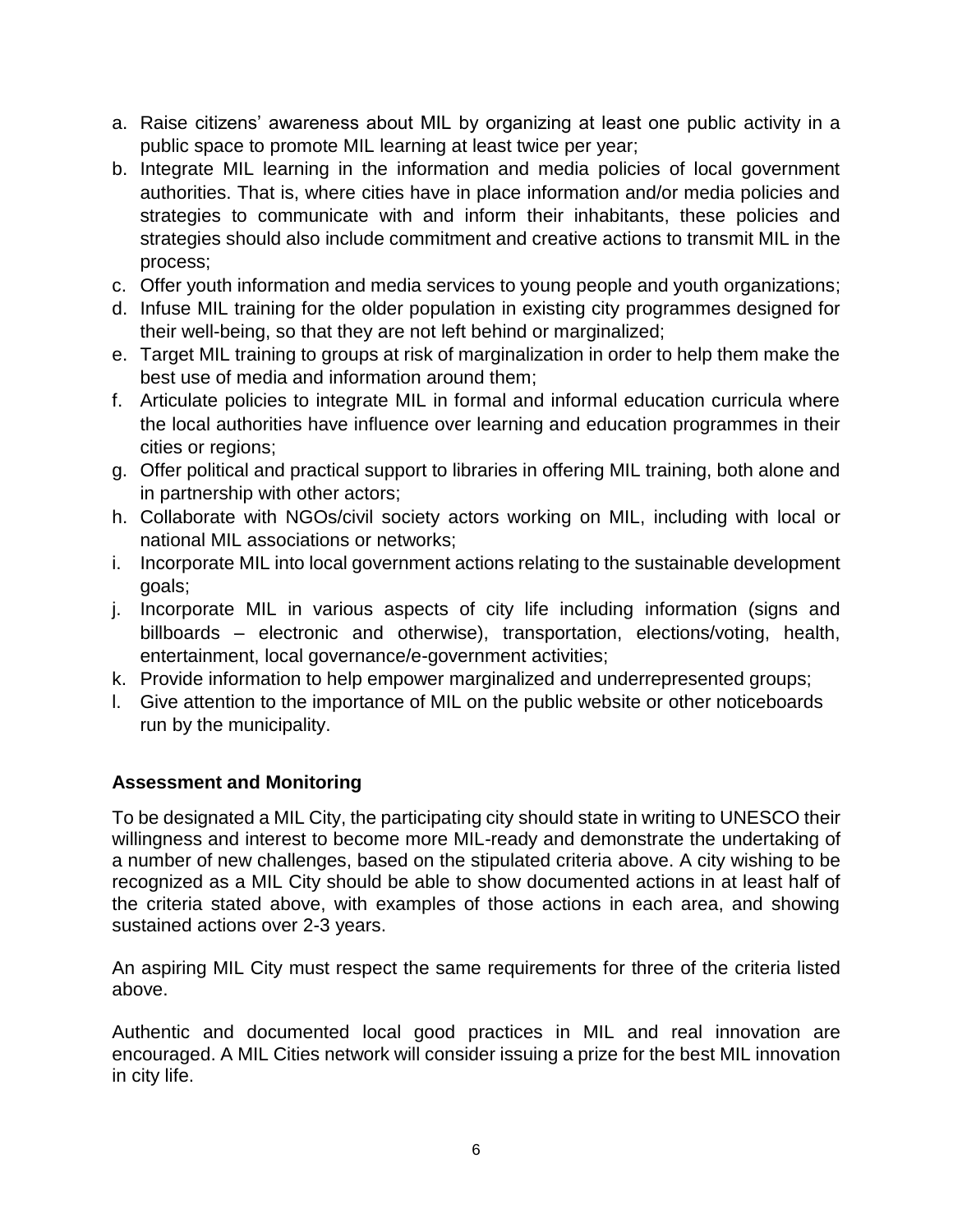A MIL Cities register will help to document and showcase actions of participating cities or municipalities. The register will creatively show the progress of participating cities.

In a MIL city, all partners of local government authorities helping to advance and sustain MIL Cities could receive online recognition, badges and/or an official certificate as MIL City advocates.

UNESCO shall explore the set-up of a simple and easy-to-use online evaluation form. This form will include elements for basic assessment of cities' MIL readiness and verification of whether they meet the aspirational or full requirements of MIL Cities. Independent evaluation of designated MIL Cities may be carried out.

UNESCO should use its convening powers to invite and assemble city officials, such as mayors, to participate in UNESCO's MIL Cities initiative, so that policy-makers can become involved and supportive of the initiative.

#### **How can cities get involved?**

Local government authorities can create an MIL City website and liaise with UNESCO about their initiative.

Local government authorities should actively seek partnerships with other city actors. City actors can themselves initiate partnership with local government authorities.

Other types of organizations or institutions, private sector or civil society, networks, associations, or clubs should contact their local government authority and liaise with them, to motivate actions that could set the city on a path to becoming a MIL City.

#### **Examples of the types of activities in which local government and other city actors can engage include:**

The examples are non-prescriptive and intended only to stimulate localized approaches and new innovative ideas/actions.

#### General Examples

All local governments and partnering city actors can:

- become official partners of the annual Global MIL Week celebration led by UNESCO based on negotiations and mutual agreements;
- participate in local, regional and international MIL-related events including the annual Global MIL Week Feature Conference and Youth Agenda Forum;
- share the UNESCO MIL CLICKS social media posts related to MIL Cities with their networks (please see more information on MIL CLICKS on the website: [https://en.unesco.org/milclicks\)](https://en.unesco.org/milclicks);

Local Authorities and Libraries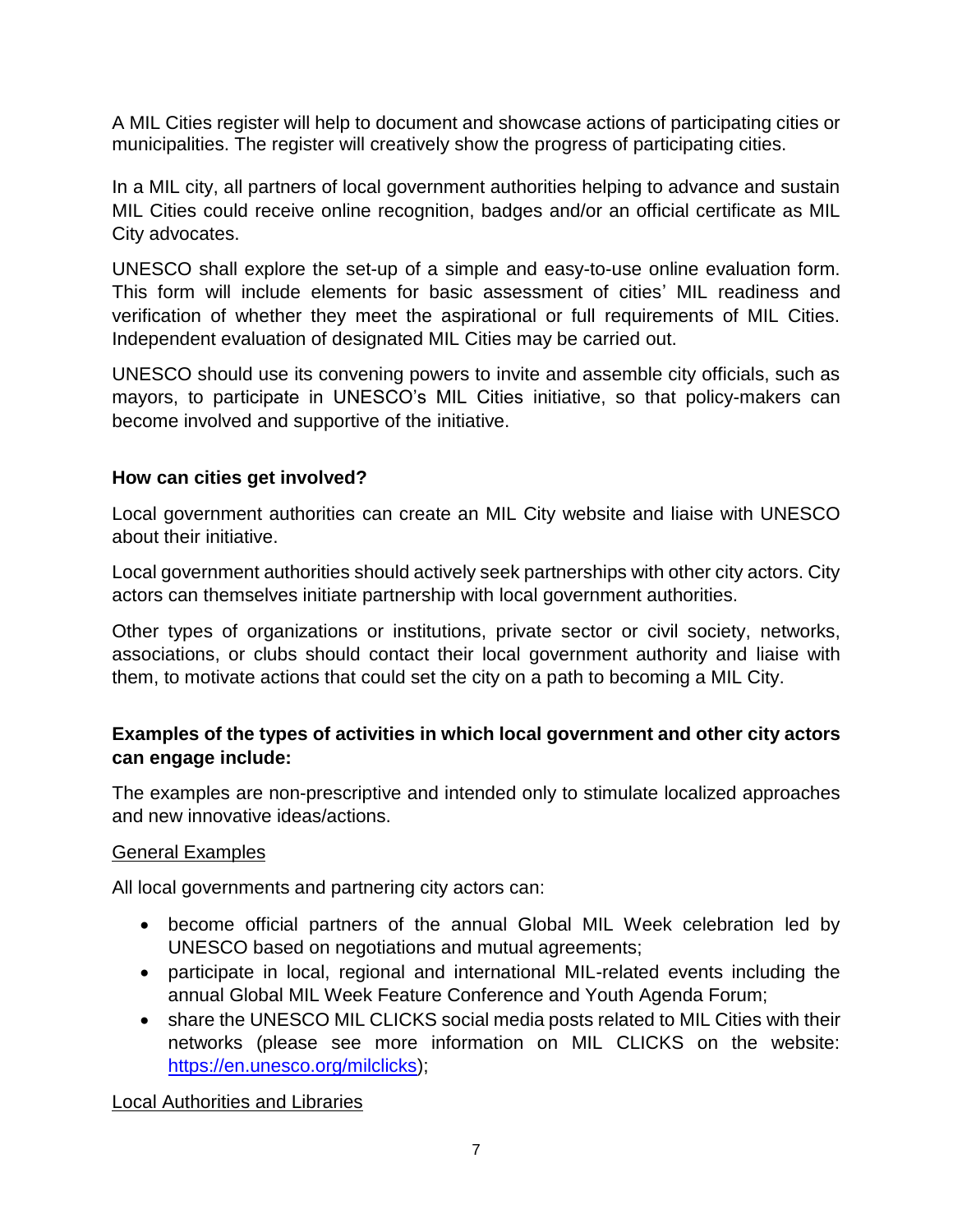- partnerships can be fostered to stimulate MIL through libraries, including actions undertaken by local and regional libraries, those libraries within school environments, and informal community libraries. Examples include a series of workshops offered by a library on MIL-related topics, a section of the library devoted to books on MIL-related topics, film screenings at the library with a facilitated discussion about a MIL topic, etc.;
- organize a library day in schools where librarians or writers explain how information is produced, the usefulness of libraries, issues related to MIL, such as functions of media, online privacy, and/or intercultural dialogue;
- set up a media corner in libraries where citizens can access news and information with guided assistance from the librarians. The media corners offer local citizens access to a wide array of media including online media;
- motivate the relevant city actors to organize local events in celebration of Global MIL Week in the city, and register these on the Global MIL Week official website;

#### Transportation Industry

- set up self-serving MIL information booths in train or bus stations or boxes in buses;
- display MIL-related educational posters/learning content, that could be provided by UNESCO or originally developed, in different types of stations;
- display a MIL City map poster (to be requested from UNESCO) in commuter hubs;

### Mayors' Networks

- integrate MIL aspects into city policies;
- initiate a MIL City vision; encouraging and assisting the promotion of MIL-related content in city public facilities, such as city transportation system, billboards, city landmarks, to raise awareness among citizens;
- disseminate the MIL CLICKS social media innovation to network members (please see more information about MIL CLICKS on the website: [https://en.unesco.org/milclicks\)](https://en.unesco.org/milclicks);
- support and partner with MIL stakeholders and other municipalities or local government authorities to set up and monitor national MIL networks to build synergies and to cooperate with Regional Chapters of the UNESCO-led Global Alliance for Partnerships on MIL (GAPMIL);

#### Election Commissions, Authorities, or Associations

- integrate MIL aspects into election education programmes in order to support the goal of free and fair polls;
- issue and distribute newsletters or feature articles on MIL to raise awareness among members;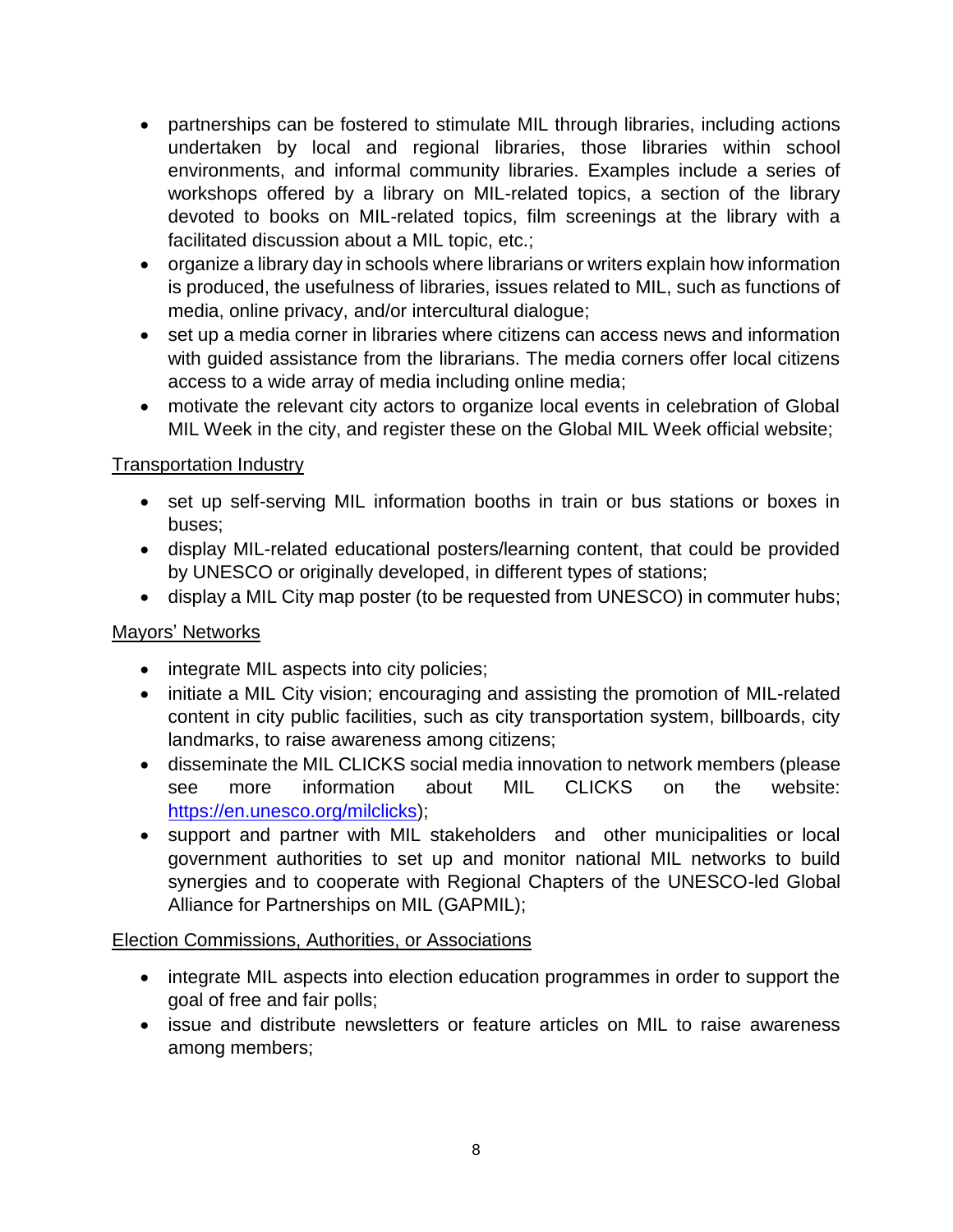disseminate the UNESCO MIL CLICKS social media innovation to your networks (please see more information on MIL CLICKS on the website: [https://en.unesco.org/milclicks\)](https://en.unesco.org/milclicks);

#### Health System

- promote campaigns focused on MIL as a tool to understand and resist misinformation about vaccinations and other health issues;
- promote health information and MIL through coordinated programmes in health centres, schools and community groups;
- use media available spaces and coordinate activities with schools to teach how to choose the right sources about nutrition and health in media etc.;

#### Museums/Archives

- promote MIL activities mixed with your regular activities;
- create thematic days to teach how to find and deal with information and media content about a specific subject or theme;
- draw on local history to demonstrate how narratives, information and media content have been constructed in the past. Use exhibitions and programming to show how different narratives can exist and have existed;

#### Entertainment Industry

- organize MIL workshops in a form of a play for students at local theaters;
- include MIL themed films into local film festivals program and organizing discussions after the screening;
- invite various creative industry associations for monthly MIL brunch;
- establish a "school/lab" for MIL agents MIL researchers, practitioner who have ideas how to promote MIL culture;
- use edutainment tools to increase people's awareness about MIL;
- work with schools to publish and broadcast kids and student issues;
- create and broadcast campaigns to help citizens to deal with misinformation and disinformation;
- explore MIL themes through productions and programming;
- invest in work through schools and libraries to build awareness, and empower people of all ages to create their own works and productions in order to understand how information and media are made;
- organize MIL Summer Schools with awards for participants' best media production;

#### **Schools**

 organize a class field trip to local media outlets or libraries and discuss with the editors, journalists, librarians, and technical staff how information or news is created;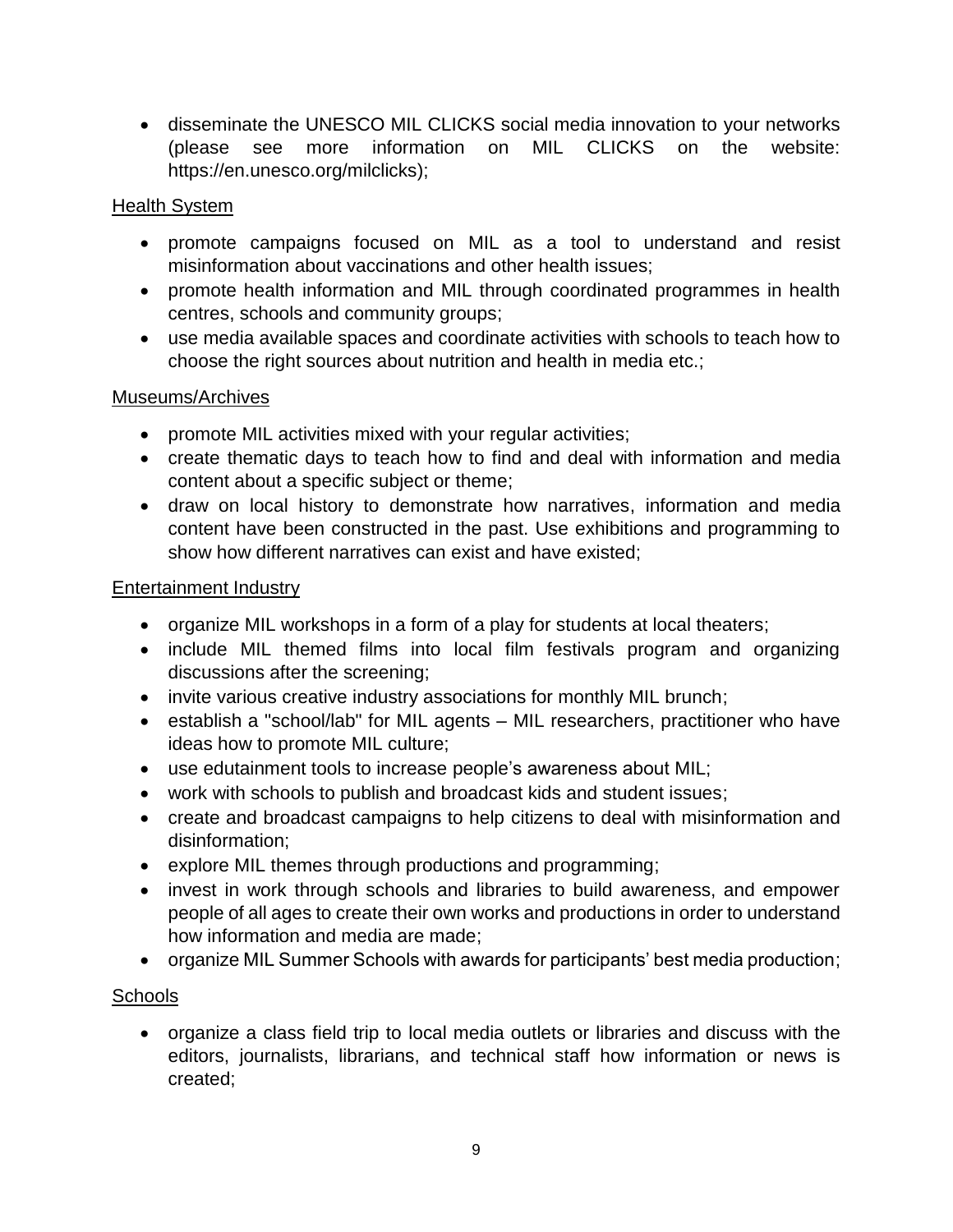- invite information, media and technology professionals to the school for discussion in a classroom or general assembly;
- screen a movie related to media and information:
- engage students in critical thinking and discussion about the information, metaphors and hidden messages;
- conduct school outreach to city councils to promote MIL in public spaces;
- contact local governments and raise their awareness of the importance of MIL for citizens;
- integrate MIL skills into multidisciplinary projects or activities in the formal curriculum;

#### Media Industry

- produce special supplements related to MIL to existing programming;
- air MIL learning announcements as public service announcements on radio and television;
- host MIL practitioners and experts from your community in the programme (news stories, interviews, etc.);
- engage with children and youth from the local community and invite local schools to visit the newsroom;
- organize media day in schools where journalists, editors or media experts explain how news is produced, the dangers of the profession, etc.;
- organize webinars/online Q&A on MIL to highlight new ways in which media can promote MIL in city and community spaces;
- provide small grants for joint projects developed by regional media, local youth and other interested local stakeholders;
- organise media tours for youth led by well-known journalists, bloggers and activists on local, national and international social issues;

#### Social Media Companies and other Technological Intermediaries

- generate a specific emoji for the annual Global MIL Week and MIL in general for promoting the concept of MIL on these platforms;
- present Global MIL Week on your official platform and support the Global MIL Week MIL CLICKS Live Q&A;
- invite a celebrity/social media influencer/MIL expert to do a live interview about MIL on their platforms;
- offer advertising grants to MIL partners of UNESCO and non-profit organizations around the world who are involved in MIL work and performing local actions to promote the celebration of UNESCO's annual Global MIL Week;
- boost or amplify MIL-related content on social media including the social media innovation MIL CLICKS (please see more information on MIL CLICKS on the website: [https://en.unesco.org/milclicks\)](https://en.unesco.org/milclicks);
- develop and promote digital MIL games online and offline.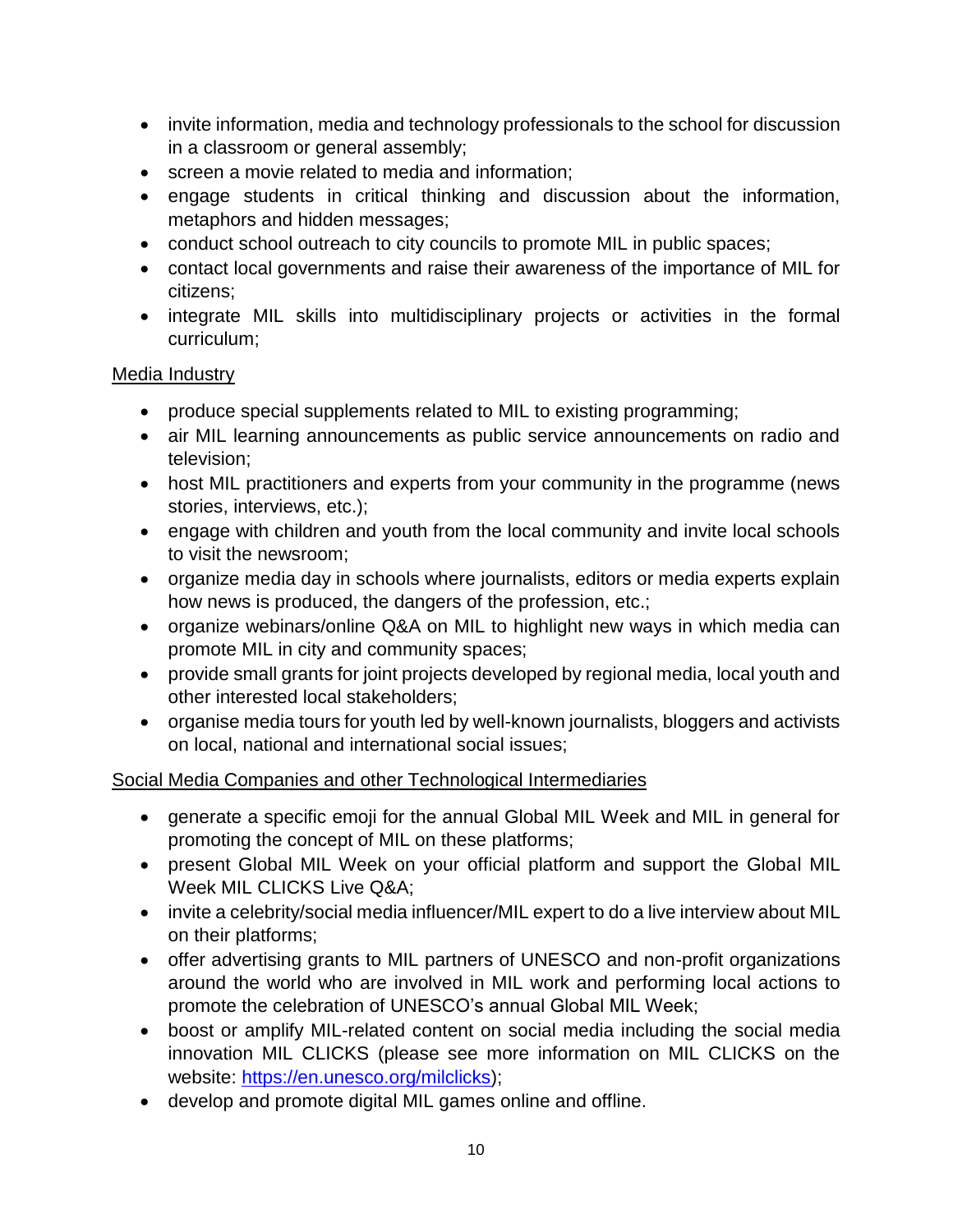#### **Process to elaborate and adopt this MIL Cities framework**

A consultative and inclusive process has contributed to the preparation of this framework for MIL Cities. It started with the idea being broached among the International Steering Committee of GAPMIL. A session under the theme MIL Cities was organized at the Feature Conference of Global MIL Week 2016, which took place in Brazil. UNESCO initiated a global online discussion among the members of GAPMIL around the world. The main recommendations emanating from this discussion were consolidated. The MIL Cities Framework Drafting Committee set up by UNESCO made further inputs to enrich the document. Participants of the Global MIL Week 2018 Feature Events in Lithuania and Latvia deliberated about the Framework and inputs incorporated. The Feature Conference adopted the Global MIL Cities Framework. The document was made available online and was widely circulated for one final round of review and inputs from the MIL community. These inputs were incorporated and the final document was published online.